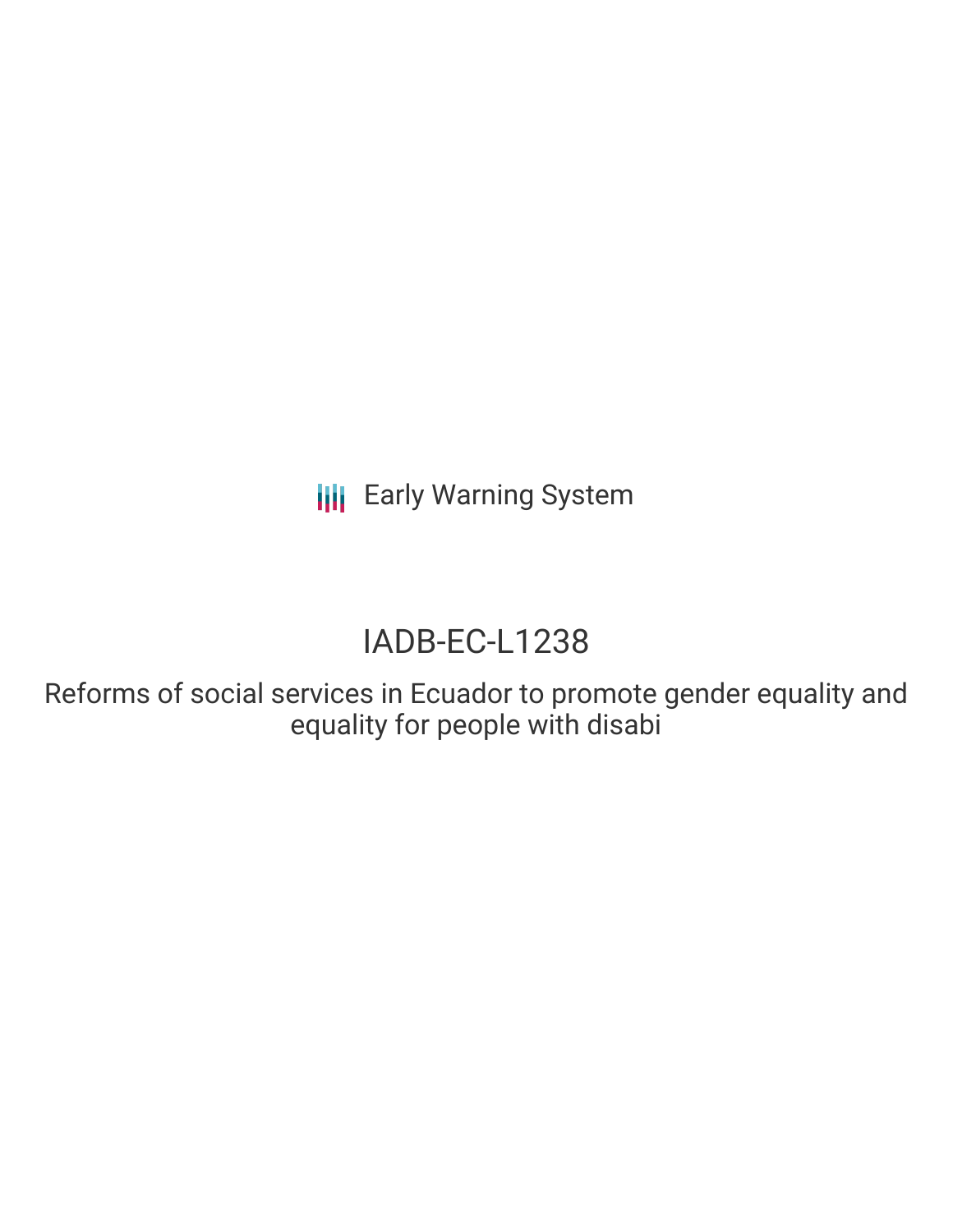

Reforms of social services in Ecuador to promote gender equality and equality for people with disabi

#### **Quick Facts**

| <b>Countries</b>               | Ecuador                                |
|--------------------------------|----------------------------------------|
| <b>Financial Institutions</b>  | Inter-American Development Bank (IADB) |
| <b>Status</b>                  | Approved                               |
| <b>Bank Risk Rating</b>        | B                                      |
| <b>Voting Date</b>             | 2018-09-26                             |
| <b>Borrower</b>                | Government of Ecuardor                 |
| <b>Sectors</b>                 | <b>Education and Health</b>            |
| <b>Investment Type(s)</b>      | Loan                                   |
| <b>Investment Amount (USD)</b> | \$100.00 million                       |
| <b>Project Cost (USD)</b>      | \$100.00 million                       |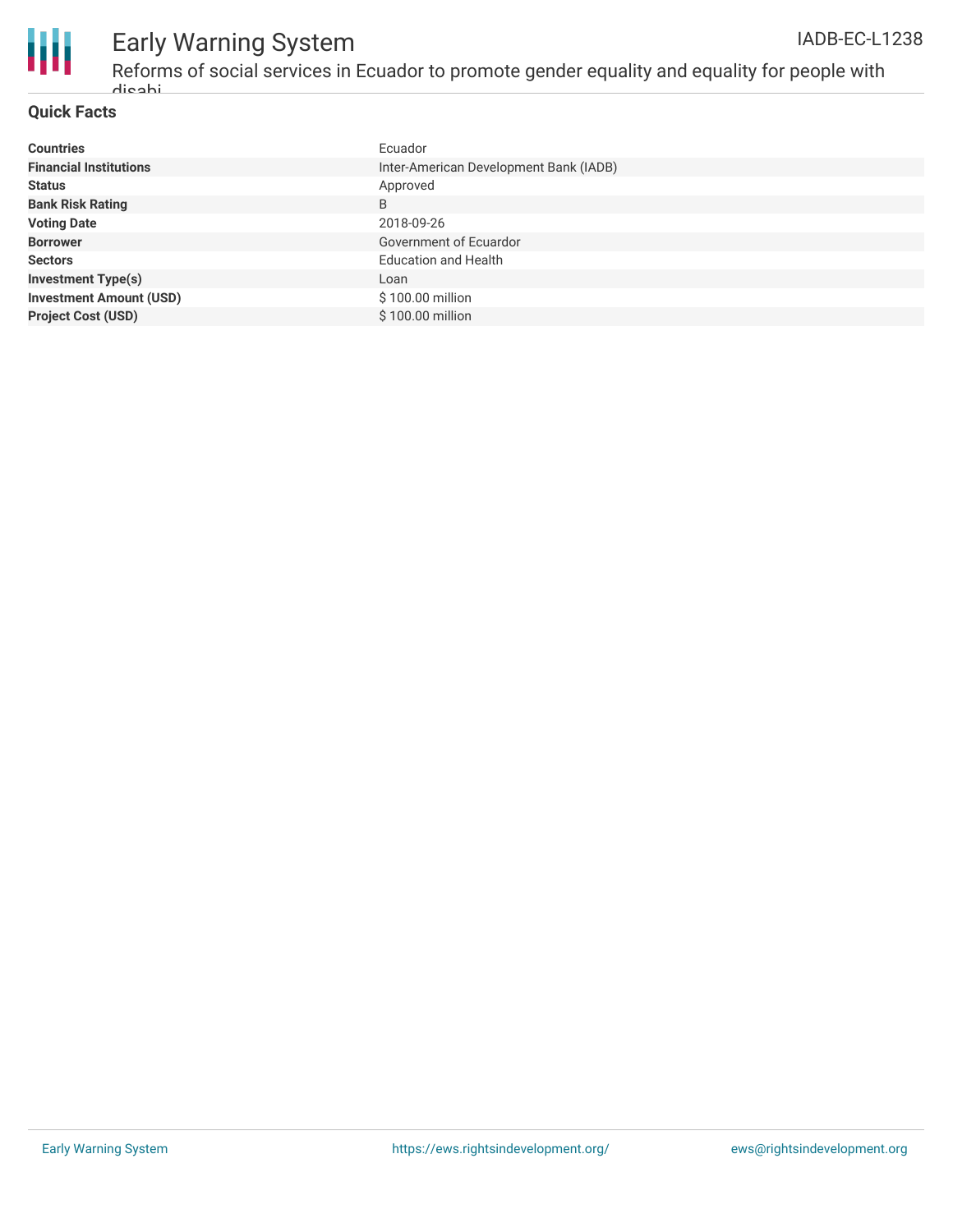

Reforms of social services in Ecuador to promote gender equality and equality for people with disabi

#### **Project Description**

Strengthen the normative, institutional and operational framework in the social sector for the coordinated inclusion of vulnerable populations in terms of gender or conditions of disability in the education, health and social protection services in Ecuador.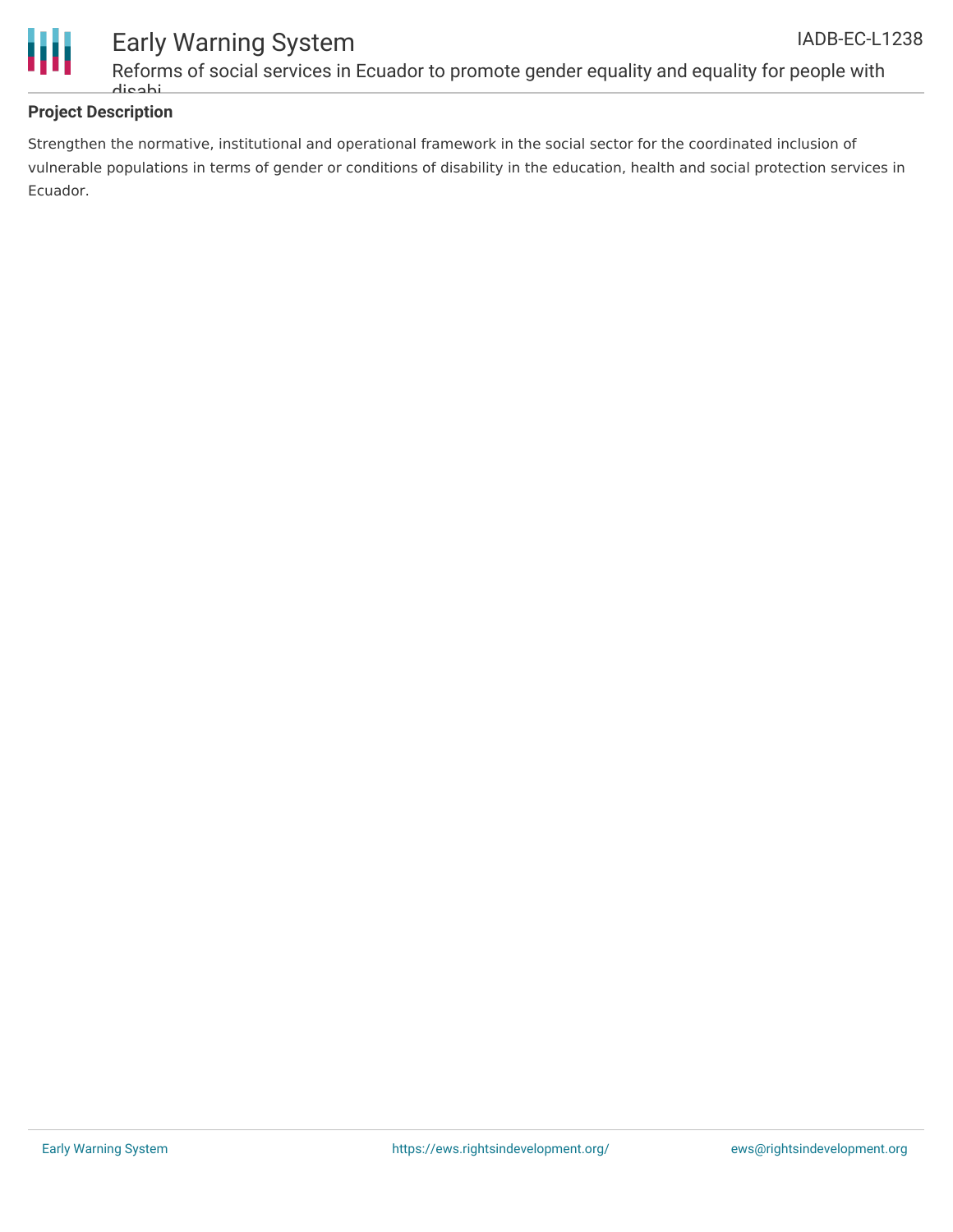

Reforms of social services in Ecuador to promote gender equality and equality for people with disabi

#### **Investment Description**

• Inter-American Development Bank (IADB)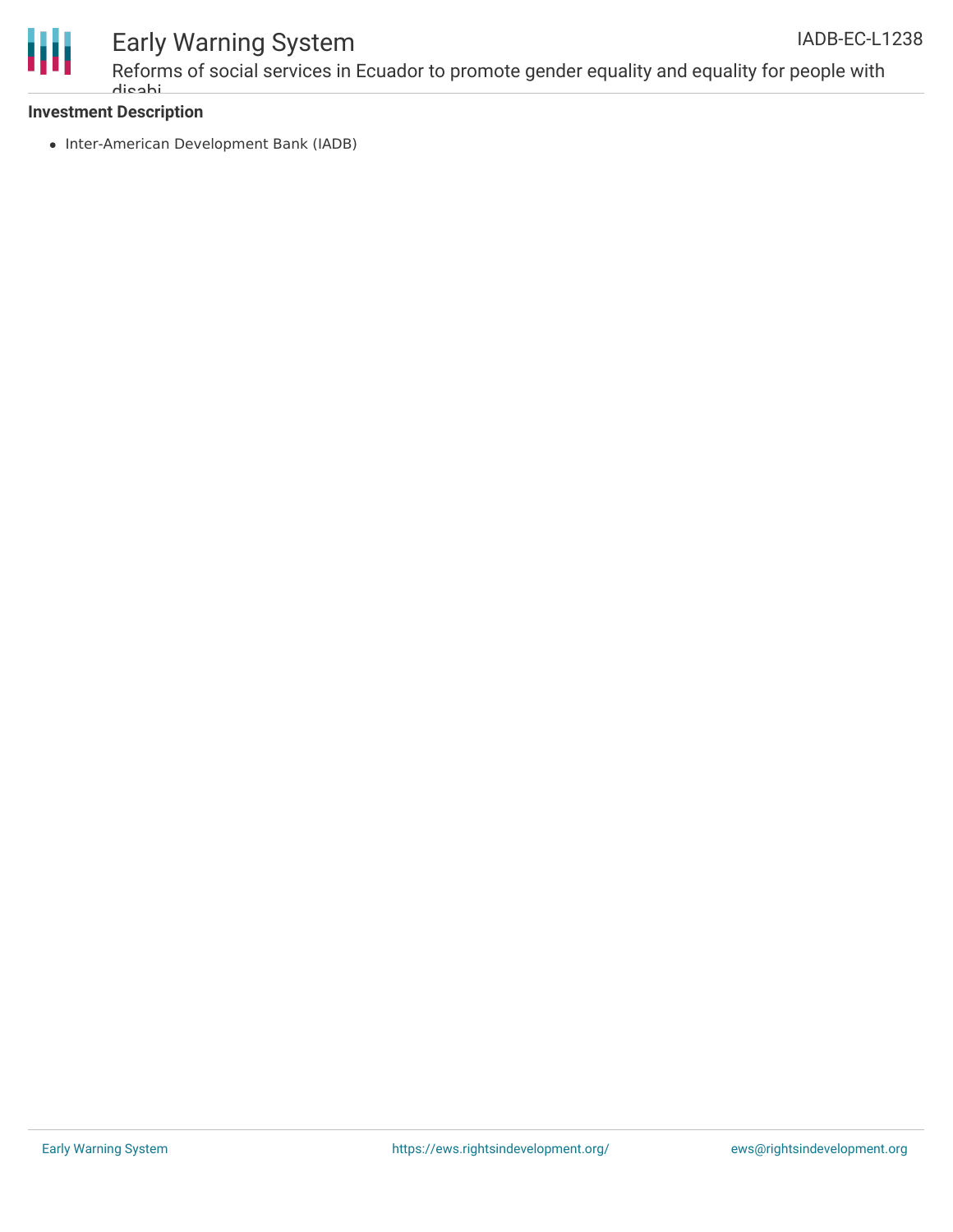

#### Early Warning System IADB-EC-L1238

Reforms of social services in Ecuador to promote gender equality and equality for people with dinabi

#### **Contact Information**

#### ACCOUNTABILITY MECHANISM OF IADB

The Independent Consultation and Investigation Mechanism (MICI) is the independent complaint mechanism and fact-finding body for people who have been or are likely to be adversely affected by an Inter-American Development Bank (IDB) or Inter-American Investment Corporation (IIC)-funded project. If you submit a complaint to MICI, they may assist you in addressing the problems you raised through a dispute-resolution process with those implementing the project and/or through an investigation to assess whether the IDB or IIC is following its own policies for preventing or mitigating harm to people or the environment. You can submit a complaint by sending an email to MICI@iadb.org. You can learn more about the MICI and how to file a complaint at http://www.iadb.org/en/mici/mici,1752.html (in English) or http://www.iadb.org/es/mici/mici,1752.html (Spanish).